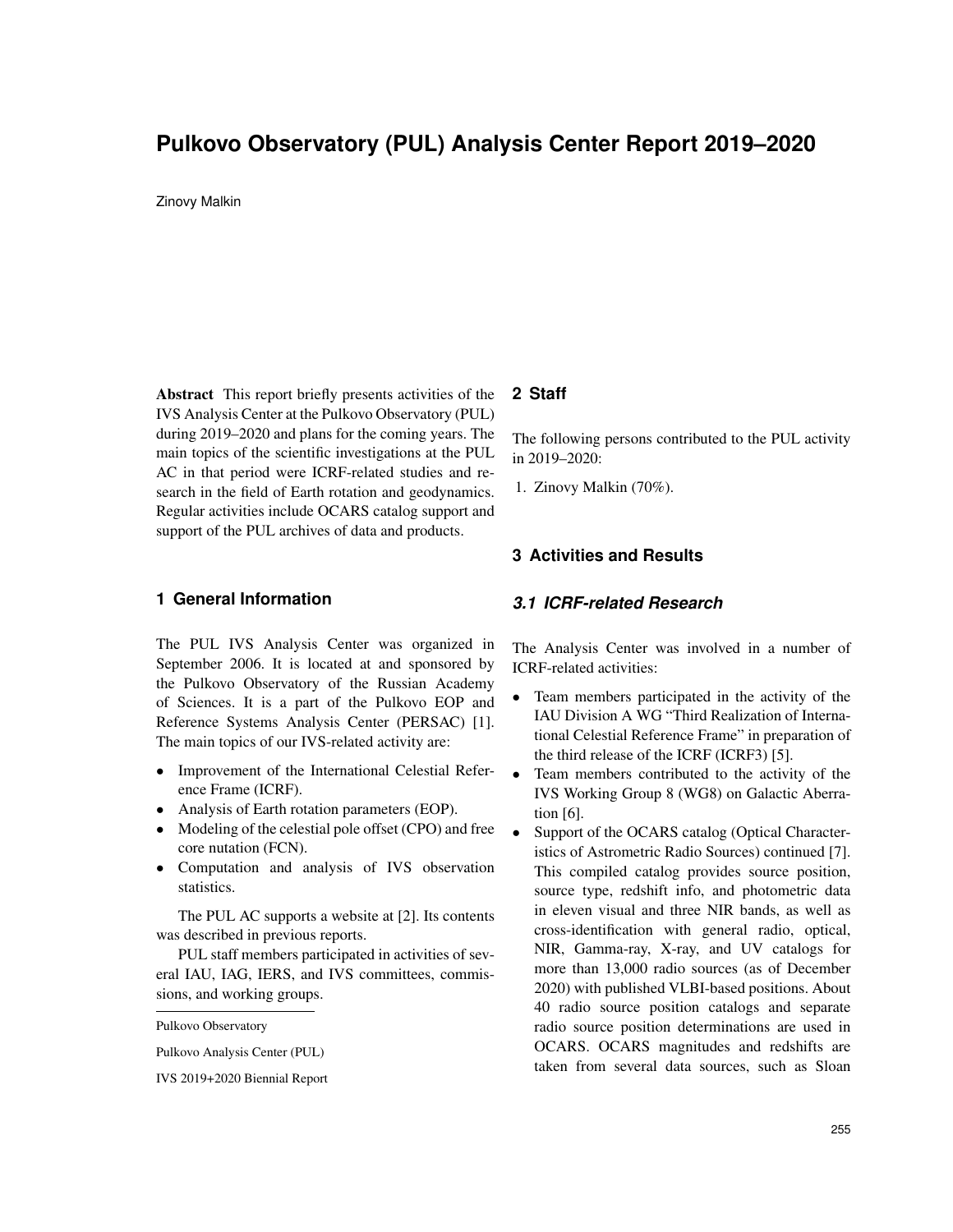Digital Sky Survey<sup>1</sup> (SDSS), NASA/IPAC Extragalactic Database<sup>2</sup> (NED), SIMBAD<sup>3</sup> database managed by the Centre de Donnees astronomiques de Strasbourg (CDS), the Million Quasars (Milliquas) catalog<sup>4</sup>, and Large Quasar Astrometric Catalogue<sup>5</sup> (LQAC), in the order of preference. The OCARS catalog is updated every several weeks and the latest version is available on the PUL website [3]. It consists of five files:

| ocars.txt   | main catalog file          |
|-------------|----------------------------|
| ocars p.txt | position data              |
| ocars m.txt | photometry data            |
| ocars n.txt | cross-identification table |
| ocars.csv   | <b>OCARS</b> in CSV format |

• A new method is proposed to divide the spherical surface into equal-area cells [8, 9]. The method is based on dividing a sphere into latitudinal rings of near-constant width with further splitting each ring into equal-area cells. It is simple in construction and use, and provides more uniform width of the latitudinal rings than other methods of equal-area pixelization of a spherical surface. The new method provides rectangular grid cells with latitude- and longitude-oriented boundaries, near-square cells in the equatorial rings, and the closest to uniform width of the latitudinal rings as compared with other equal-area isolatitudinal grids. The binned data is easy to visualize and interpret in terms of the longitude-latitude rectangular coordinate system, natural for astronomy and geodesy. Grids with arbitrary number of rings and, consequently, a wide and theoretically unlimited range of cell size can be built by the proposed method. The maximum number of rings that can be achieved with SREAG for coding with 32-bit integer is 41,068, which corresponds to the finest resolution of  $\sim$ 16". Comparison with other methods used in astronomical research showed the advantages of the new approach in the sense of uniformity of the ring width, a wider range of grid resolution, and simplicity of use. Supporting routines for using SREAG are available on the PUL website [4].

# *3.2 Earth Rotation Research*

Two CPO and two FCN series were computed and analyzed. All the series use the IVS combined EOP solution as the primary data source for investigation of the celestial pole motion. These series are updated daily and are available on the PERSAC webpage [1]. Some series also include CPO/FCN prediction.

#### *3.3 Other IVS-related Research*

A statistical analysis of the results of 20 years of IVS activities was performed [10]. During the period of 1979–2018, the IVS Data Center has accumulated more than 18 million observations obtained in more than 17,000 observation sessions, including more than 10,000 short sessions for rapid determination of UT1. The dynamics of IVS development based on the statistical processing of the IVS observational data was followed. Statistics for observation years, stations, baselines, and radio sources are given. The evolution of observation statistics and the accuracy of the results obtained from the processing of VLBI observations is studied.

# *3.4 Regular Activities*

Regular activities of the Analysis Center include:

- Archiving IVS data in NGS card format.
- Archiving IVS and IERS products.
- Development of algorithms and software for data processing and analysis continued.

## **4 Future Plans**

Plans for the coming years include:

- Continuing ICRF-related studies.
- Continuing research on Earth rotation and geodynamics based on the IVS data and products.
- Continuing OCARS catalog support.
- Continuing support of PUL archives of data and products.

<sup>1</sup> http://www.sdss.org

<sup>2</sup> http://ned.ipac.caltech.edu

<sup>3</sup> http://simbad.u-strasbg.fr/simbad/

<sup>4</sup> https://heasarc.gsfc.nasa.gov/W3Browse/all/milliquas.html

<sup>5</sup> https://cdsarc.unistra.fr/viz-bin/cat/J/A%2bA/624/A145